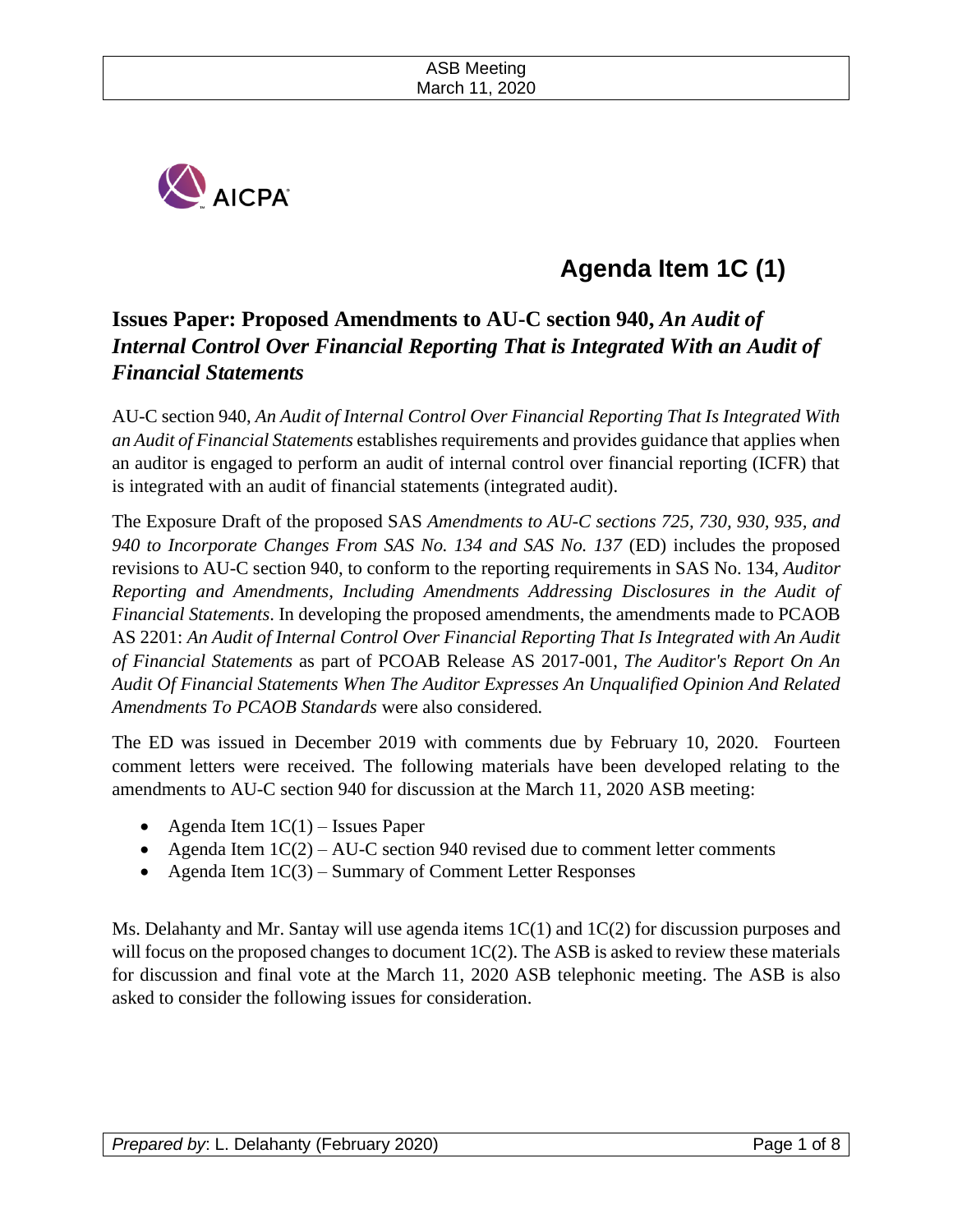# **Issues for ASB Consideration**

#### **Issue 1 – Auditor's Responsibilities (Paragraph .64***f.***ii.)**

#### *Background*

Paragraph .64*f*.ii. of the proposed SAS requires the report on ICFR to include, in the "Auditor's Responsibilities for the Audit of Internal Control Over Financial Reporting" section of the ICFR report, a statement that internal control over financial reporting is not effective if a material weakness exists. This differs from the requirement in paragraph .64e.iv.(1) of extant AU-C section 940 that requires a description of the audit by stating that "an audit of ICFR involves performing procedures to obtain audit evidence about whether a material weakness exists."

At the July 2019 ASB meeting, the ASB was provided the following three options to consider including in the auditor's report to describe the auditor's responsibilities as they relate to an audit of ICFR.

## *Option 1 from July 2019 ASB meeting*

#### *Auditor's Responsibilities for the Audit of Internal Control Over Financial Reporting*

Our objectives are to obtain reasonable assurance about whether effective internal control over financial reporting was maintained in all material respects, and to issue an auditor's report that includes our opinion. An audit of internal control over financial reporting involves performing procedures to obtain audit evidence about whether a material weakness exists. Reasonable assurance is a high level of assurance but is not absolute assurance and therefore is not a guarantee that an audit of internal control over financial reporting conducted in accordance with GAAS will always detect a material weakness when it exists.

# *In performing an audit of internal control over financial reporting in accordance with GAAS, we:*

- *Exercise professional* judgment, including the assessment of the risks that a material weakness exists. An audit includes obtaining *and maintain professional skepticism throughout the audit.*
- *Obtain* an understanding of internal control over financial reporting*, assess the risks that a material weakness exists,* and testing *test* and evaluating *evaluate* the design and operating effectiveness of internal control over financial reporting based on the assessed risk.

#### *Option 2 from July 2019 ASB Meeting*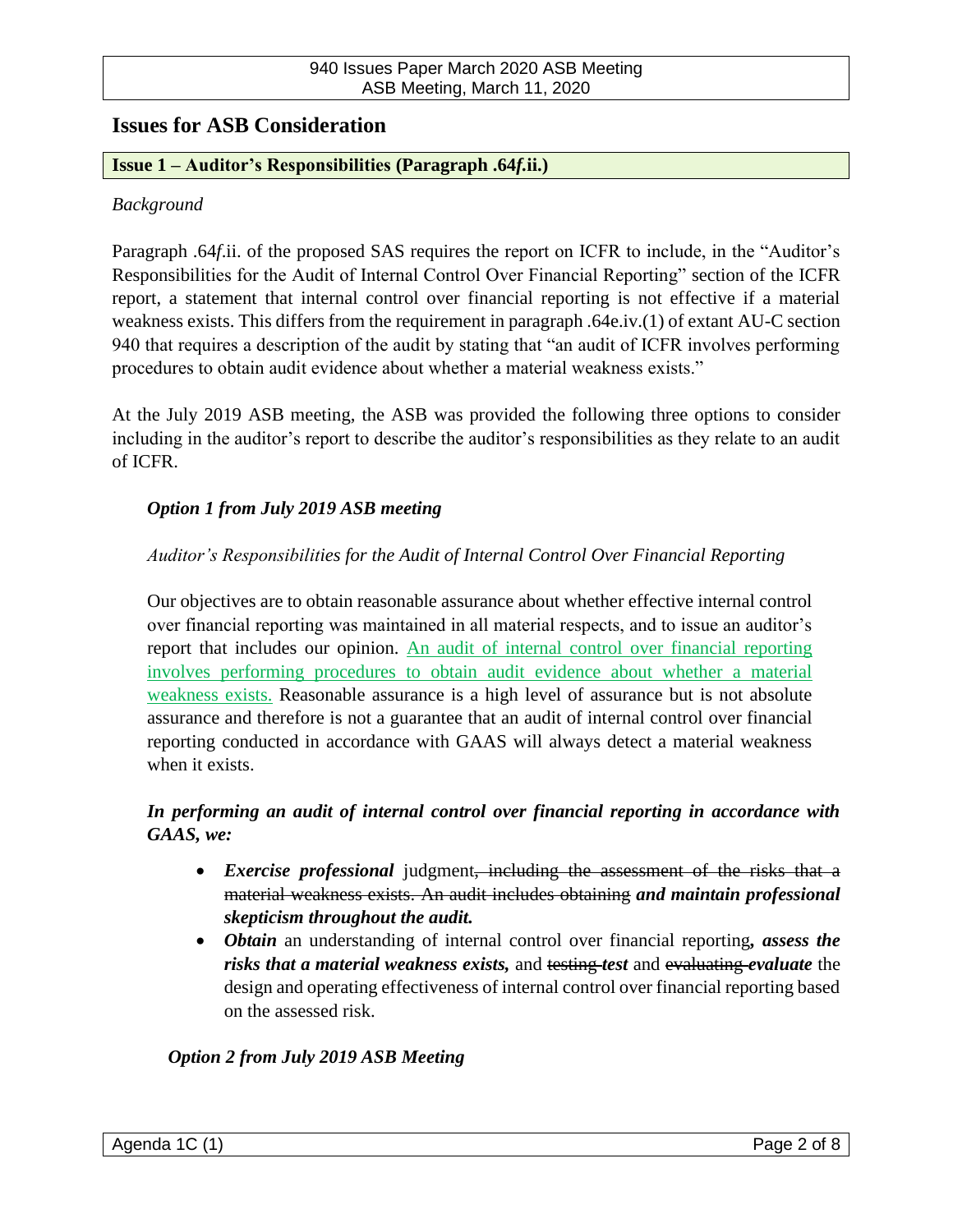Replace the green highlighted sentence in option 1 with the following: "Internal control over financial reporting is not effective if a material weakness exists."

# *Option 3 from July 2019 ASB Meeting*

Remove the green highlighted sentence from option 1, but modify the previous sentence to align with the language in the illustrative communication "Our objectives are to obtain reasonable assurance about whether effective internal control over financial reporting was maintained in all material respects *(that is, whether material weaknesses exist as of the date specified in management's assessment)*, and to issue an auditor's report…"

#### **ASB outcomes from the July 2019 ASB Meeting**

At the July 2019 ASB meeting the ASB noted that the sentence as proposed in option 1 is very similar to the statement in the second bullet included in the following paragraph of that section and therefore the majority of the ASB supported including option 2 wording. Accordingly, the wording from option 2 was reflected in the exposure draft. The following reflects the proposed language in the exposure draft:

#### **Excerpt from the illustrative report (illustration 1):**

## **Auditor's Responsibilities for the Audit of Internal Control Over Financial Reporting**

*Our objectives are* to obtain reasonable assurance about whether effective internal control over financial reporting was maintained in all material respects. *and to issue an auditor's report that includes our opinion on internal control over financial reporting.* An audit of internal *Internal* control over financial reporting *is not effective if* involves performing procedures to obtain audit evidence about whether a material weakness exists. The procedures selected depend on the auditor's *Reasonable assurance is a high level of assurance but is not absolute assurance and therefore is not a guarantee that an audit of internal control over financial reporting conducted in accordance with GAAS will always detect a material weakness when it exists.* 

*In performing an audit of internal control over financial reporting in accordance with GAAS, we:*

- *Exercise professional* judgment<del>, including the assessment of the risks that a</del> material weakness exists. An audit includes obtaining *and maintain professional skepticism throughout the audit.*
- *Obtain* an understanding of internal control over financial reporting*, assess the risks that a material weakness exists,* and testing *test* and evaluating *evaluate* the design and operating effectiveness of internal control over financial reporting based on the assessed risk.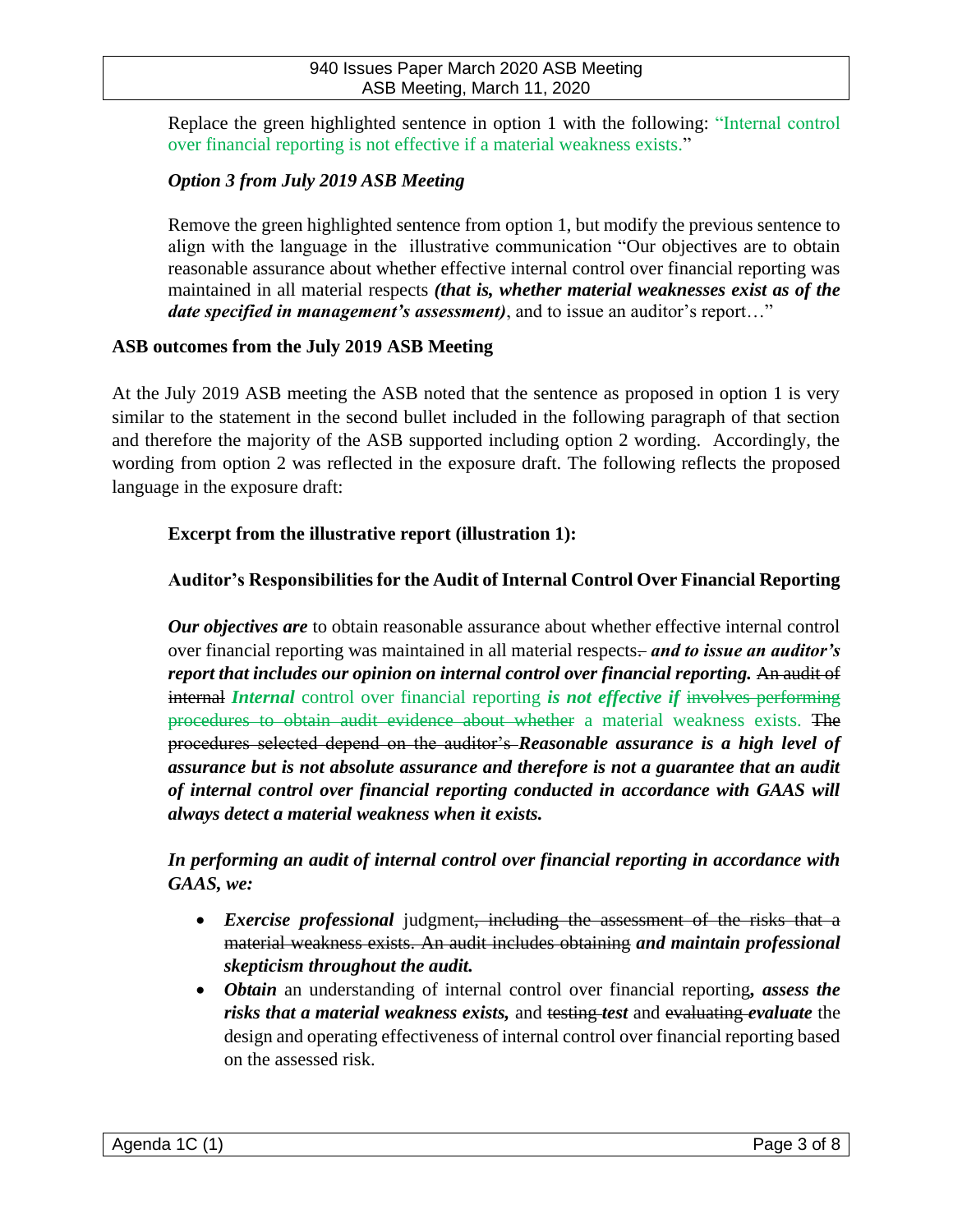# **Summary Comments Relating to the Amendment to Paragraph .64***f***.ii (Request for comment #2a).**

Of the 14 comment letters received relating to request for comment #2a, 2 respondents (GT and PWC) did not support the wording as proposed. 3 respondents (MOAG, EY, and TXCPA suggested other changes relating to this paragraph. See the related comment letter responses in agenda item 1C(3). The following lists some of the more significant responses from the comment letters relating to paragraph .64*f*.ii.

- GT (comment #24 in agenda item  $1C(3)$ ) prefers option 1 from the July 2019 ASB meeting.
- PWC (comment #23) believes the statement that "internal control over financial reporting is not effective if a material weakness exists" is not necessary and suggests it be deleted
- Michigan OAG (comment #20) recommends that the statement be placed in the opinion section of the report when a material weakness is identified and keep it as it is currently placed when a material weakness is not identified
- EY (comment #21) believes that the statement "Internal control over financial reporting is not effective if a material weakness exists" does not describe a responsibility of the auditor and therefore should not be included in the "Auditor's Responsibilities" section of the auditor's report. Rather, they would prefer to see it moved to the "Definition and Inherent Limitations of Internal Control Over Financial Reporting" section of the auditor's report.

# *Action Requested of the ASB*

The ASB is asked to consider the comments received relating to paragraph .64*f.*ii. and provide us with your preference about whether the proposed SAS should:

- a. Retain the statement in paragraph .64*f.*ii. as proposed
- b. Remove the statement altogether (PWC comment)
- c. Revise and/or relocate the statements set forth in the above comments.

The Task Force notes that this statement is not present in ICFR reports under PCAOB standards and was likely included initially to provide the reader information as to the impact of a material weakness. Given that ICFR reporting has been part of U.S. financial reporting for several years, the Task Force recommends option B (deleting the statement).

#### **Issue 2 – Additional Information (Paragraph .80)**

Paragraph .80 of AU-C section 940 addresses how to report when additional information is included either within management's report or in a document containing management's report. Typically, this is intended to address circumstances in which management includes a description of a response to an identified material weakness, including plans to remediate.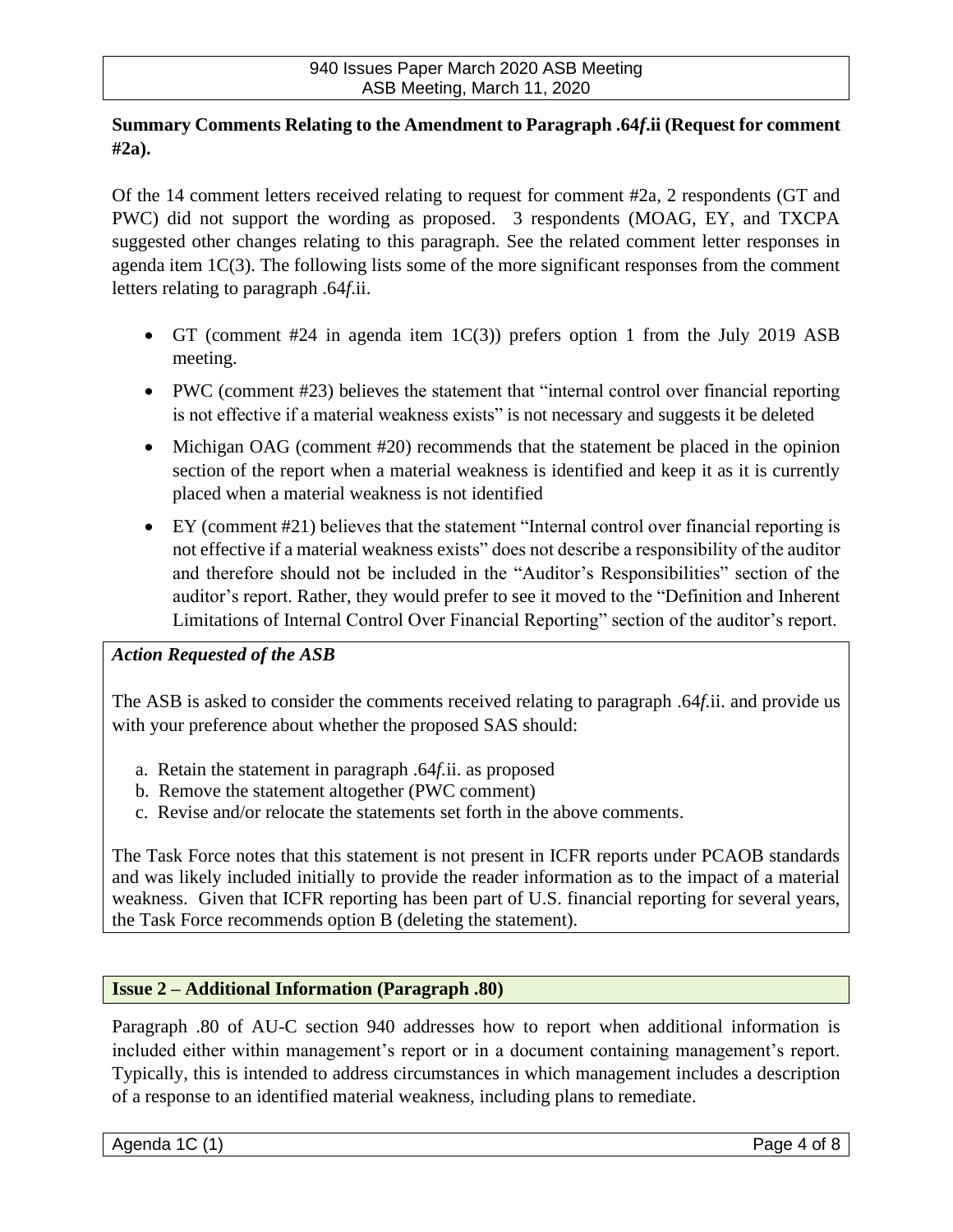#### 940 Issues Paper March 2020 ASB Meeting ASB Meeting, March 11, 2020

Of the 14 comment letters received relating to request for comment #2d, five respondents were supportive of the proposed changes with comments. The following highlights some of the more significant comments received. All comments can be viewed in agenda item  $1C(3)$ .

- On respondent (GT- comment #64  $\& 77$ ) was concerned about the clarity and readability of the requirements in proposed paragraph .80. While they supported the performance requirements, they believe the requirements could be more clearly set forth. Accordingly, they proposed revisions to paragraph .80.
- One respondent (EY comment #65  $&0$ 78) believe the phrase "and to become aware of material misstatements of fact" in proposed AU-C 940.80.a is confusing and suggested replacing this phrase with the words "or any material misstatements of fact."
- One respondent (DT comment #79) provided recommended edits to address an inconsistency related to material misstatements of fact.
- One respondent (MOAG comment #62) believes that in the event management refuses to make a correction to a material misstatement or material inconsistency of information even after discussing the issue with those charged with governance, the proposed SAS should provide the auditor with the option to include an "Other Matter" paragraph informing the reader that the auditor is disclaiming an opinion on that information but is aware of a material misstatement (or material inconsistency) and that the auditor has informed management of this issue and management has decided not to modify the information.
- One respondent (PWC comment #63  $\&$  76) asked for further clarification about how paragraph .80 would interact with AU-C section 720. (Note: The task force believes no further guidance is needed relating to the interaction of paragraph 80 with AU-C section 720.)

Based on the comments received, we propose the following changes (see redlined changes) to paragraph .80 to clarify the requirement and make it more concise:

# **Excerpt of paragraph .80 (redlined for proposed changes)**

# **Additional Information**

**.80** When management includes, either within management's report or in a document containing management's report *and the related auditor's report*, information in addition to the elements that are subject to the auditor's evaluation as described in paragraph .55, the auditor should *do the following:*

- *a. When such information is included in management's report, rRead the additional information to identify material inconsistencies with management's report and remain alert for to become aware of material misstatements of fact while reading the additional information.*
- *b. If no material inconsistencies or material misstatements of fact are identified,* disclaim an opinion, in an other-matter paragraph, on the additional information.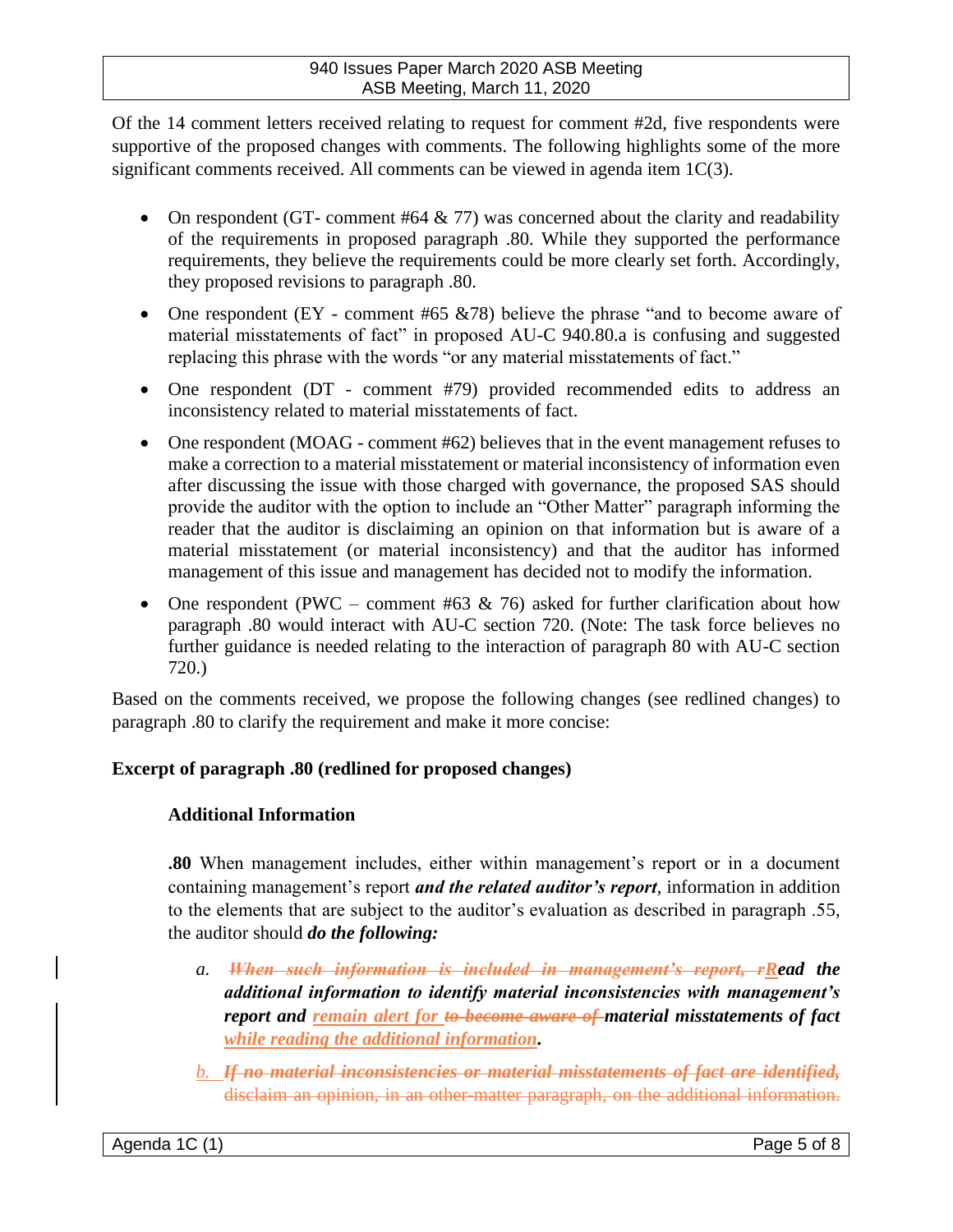*If, upon reading the additional information the auditor identifies a material inconsistency or becomes aware of a material misstatement of fact, request management to correct the information, and do the following, as applicable: .*

- *i. If management agrees to make the correction, determine that the correction has been made.*
- *ii. If management refuses to make the correction, communicate the matter to those charged with governance and request that the correction be made.*
- *iii. If the correction is not made after communicating with those charged with governance, the auditor should do one or more of the following:* (Ref: par. .A129)
	- *1. Consider the implications for the auditor's report and communicate to those charged with governance about how the auditor plans to address the material inconsistency or material misstatement of fact in the auditor's report*
	- *2. Withhold the auditor's report*
	- *3. Withdraw from the engagement, when withdrawal is possible under the applicable law or regulation*
- *c.b. When the additional information subject to the requirements of paragraph .80a is included in management's report and no material inconsistencies or material misstatements of fact are identified, the auditor should disclaim an opinion, in an other-matter paragraph, on the additional information. such information is included outside management's report and the related auditor's report,* read the additional information to identify material inconsistencies with management's report. If, upon reading the additional information, the auditor *identifies a* material inconsistency or *becomes aware of a material* misstatement of fact, *request management to correct the information. If management agrees to make the correction, determine that the correction has been made. If management refuses to make the correction, communicate the matter to those charged with governance and request that the correction be made. If the correction is not made after communicating with those charged with governance, the auditor should do one or more of the following:* (Ref: par. .A129–.A130)
- *i. Consider the implications for the auditor's report and communicate to those charged with governance about how the auditor plans to address the material inconsistency or material misstatement of fact in the auditor's report*
	- *ii. Withhold the auditor's report*
	- *iii. Withdraw from the engagement, when withdrawal is possible under the applicable law or regulation*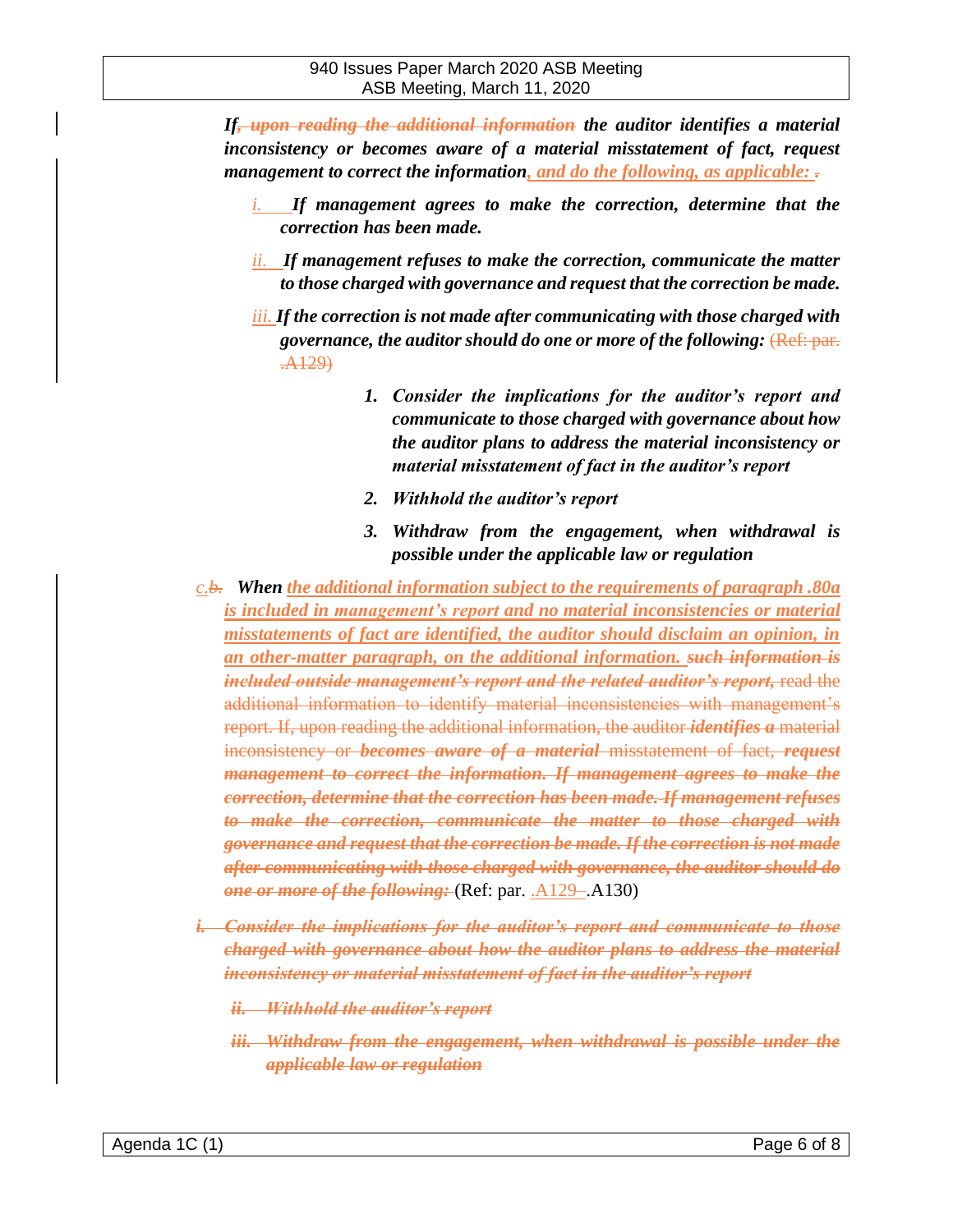#### *Action Requested of the ASB*

1. The ASB is asked to consider the comments received relating to paragraph .80 and the proposed changes above. Does the ASB agree with the above changes to paragraph .80?

#### **Issue 3 – Disclaimer of Opinion Additional Information (Paragraph .76)**

Paragraph .76 of AU-C section 940 addresses how to report when the auditor disclaims an opinion but has concluded that one or more material weaknesses exist. The proposed SAS requires the auditor to include certain information about the material weakness in the "Basis for Disclaimer of Opinion" section of the auditor's report.

One respondent (DT- comment #75) believes it would be more appropriate for this information to be reported in a separate section with the heading "Material Weakness" after the "Definition and Limitations of Internal Control Over Financial Reporting" section because including it in the basis for disclaimer section may confuse users that the material weakness and the reason for the disclaimer are related.

Staff notes that extant AU-C section 940 did not require the placement of this information within the "Basis for Disclaimer of Opinion" section and illustrated this content (extant illustration 3) as a separate section. Accordingly, we propose the following changes to paragraph .76

**.76** When the auditor disclaims an opinion but has concluded that one or more material weaknesses exist, the auditor's report also should include *the following in a separate section in the auditor's report with the title "Material Weakness[es]" the "Basis for Disclaimer of Opinion on Internal Control Over Financial Reporting" section:*

- *a. T*the definition of a material weakness
- *b. A statement that one or more material weaknesses have been identified* and *an identification of the material weaknesses described in management's assessment about ICFR*
- bc. A a-description of any *the* material weaknesses identified in the entity's ICFR. This description should address the requirements in paragraph .69 and should provide the users of the report with specific information about the nature of any material weakness and its actual and potential effect on the presentation of the entity's financial statements issued during the existence of the weakness.

The auditor also should apply the requirements in paragraph *paragraphs .69 and* .71. (Ref: par. .A125)